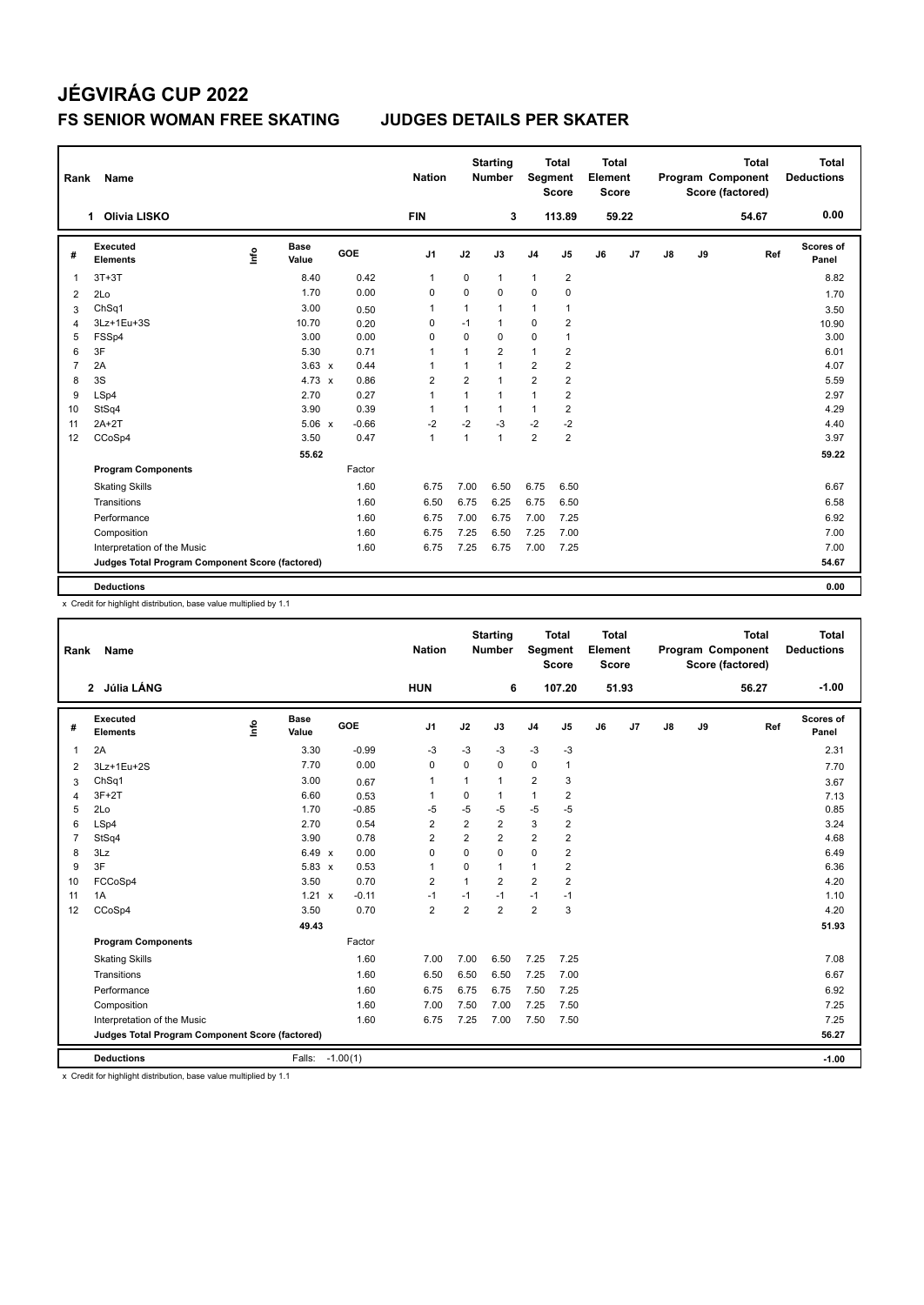# **JÉGVIRÁG CUP 2022 FS SENIOR WOMAN FREE SKATING JUDGES DETAILS PER SKATER**

| Rank           | Name                                            |    |               |            | <b>Nation</b>  |              | <b>Starting</b><br><b>Number</b> | Segment        | <b>Total</b><br><b>Score</b> | Total<br>Element<br><b>Score</b> |       |    |    | <b>Total</b><br><b>Program Component</b><br>Score (factored) | <b>Total</b><br><b>Deductions</b> |
|----------------|-------------------------------------------------|----|---------------|------------|----------------|--------------|----------------------------------|----------------|------------------------------|----------------------------------|-------|----|----|--------------------------------------------------------------|-----------------------------------|
|                | Nikola RYCHTARIKOVA<br>3                        |    |               |            | <b>CZE</b>     |              | 5                                |                | 98.93                        |                                  | 47.53 |    |    | 52.40                                                        | $-1.00$                           |
| #              | <b>Executed</b><br><b>Elements</b>              | ۴ů | Base<br>Value | GOE        | J <sub>1</sub> | J2           | J3                               | J <sub>4</sub> | J5                           | J6                               | J7    | J8 | J9 | Ref                                                          | Scores of<br>Panel                |
| 1              | 3Lz                                             |    | 5.90          | $-2.95$    | $-5$           | $-5$         | $-5$                             | $-5$           | $-5$                         |                                  |       |    |    |                                                              | 2.95                              |
| 2              | $3S+2T$                                         |    | 5.60          | 0.00       | $\mathbf 0$    | $\Omega$     | 0                                | $\mathbf 0$    | $\mathbf 0$                  |                                  |       |    |    |                                                              | 5.60                              |
| 3              | 2A                                              |    | 3.30          | 0.22       | $\overline{1}$ | $\Omega$     | 1                                | $\mathbf{1}$   | $\mathbf 0$                  |                                  |       |    |    |                                                              | 3.52                              |
| 4              | 2F                                              |    | 1.80          | 0.00       | 0              | $\Omega$     | $\Omega$                         | $\mathbf 0$    | 0                            |                                  |       |    |    |                                                              | 1.80                              |
| 5              | FCCoSp4                                         |    | 3.50          | 0.47       | $\overline{1}$ | $\mathbf{1}$ | 1                                | $\overline{2}$ | $\overline{2}$               |                                  |       |    |    |                                                              | 3.97                              |
| 6              | StSq3                                           |    | 3.30          | 0.44       | $\overline{1}$ | 1            | 1                                | $\overline{2}$ | $\overline{2}$               |                                  |       |    |    |                                                              | 3.74                              |
| $\overline{7}$ | $3Lz + 2T$                                      |    | 7.92 x        | 0.59       | -1             | $\mathbf 0$  | 1                                | $\mathbf{1}$   | 1                            |                                  |       |    |    |                                                              | 8.51                              |
| 8              | 2S                                              |    | $1.43 \times$ | $-0.43$    | $-3$           | $-3$         | $-4$                             | $-3$           | $-4$                         |                                  |       |    |    |                                                              | 1.00                              |
| 9              | ChSq1                                           |    | 3.00          | 0.83       | $\overline{1}$ | $\mathbf{1}$ | $\overline{2}$                   | 2              | $\overline{2}$               |                                  |       |    |    |                                                              | 3.83                              |
| 10             | $2Lz+2Lo+2Lo$                                   |    | 6.05 x        | 0.00       | $\mathbf 0$    | $\Omega$     | $\Omega$                         | $\mathbf 0$    | $\mathbf 0$                  |                                  |       |    |    |                                                              | 6.05                              |
| 11             | SSp4                                            |    | 2.50          | 0.33       | $\overline{1}$ | 1            | $\Omega$                         | $\overline{2}$ | $\overline{2}$               |                                  |       |    |    |                                                              | 2.83                              |
| 12             | CCoSp4                                          |    | 3.50          | 0.23       | $\overline{1}$ | $\Omega$     | $\Omega$                         | $\overline{1}$ | $\overline{2}$               |                                  |       |    |    |                                                              | 3.73                              |
|                |                                                 |    | 47.80         |            |                |              |                                  |                |                              |                                  |       |    |    |                                                              | 47.53                             |
|                | <b>Program Components</b>                       |    |               | Factor     |                |              |                                  |                |                              |                                  |       |    |    |                                                              |                                   |
|                | <b>Skating Skills</b>                           |    |               | 1.60       | 6.50           | 6.75         | 6.50                             | 6.50           | 6.50                         |                                  |       |    |    |                                                              | 6.50                              |
|                | Transitions                                     |    |               | 1.60       | 6.25           | 6.50         | 6.25                             | 6.25           | 6.25                         |                                  |       |    |    |                                                              | 6.25                              |
|                | Performance                                     |    |               | 1.60       | 6.50           | 6.75         | 6.50                             | 6.50           | 6.50                         |                                  |       |    |    |                                                              | 6.50                              |
|                | Composition                                     |    |               | 1.60       | 6.50           | 7.00         | 6.50                             | 6.75           | 6.75                         |                                  |       |    |    |                                                              | 6.67                              |
|                | Interpretation of the Music                     |    |               | 1.60       | 6.75           | 7.00         | 6.75                             | 6.75           | 7.00                         |                                  |       |    |    |                                                              | 6.83                              |
|                | Judges Total Program Component Score (factored) |    |               |            |                |              |                                  |                |                              |                                  |       |    |    |                                                              | 52.40                             |
|                | <b>Deductions</b>                               |    | Falls:        | $-1.00(1)$ |                |              |                                  |                |                              |                                  |       |    |    |                                                              | $-1.00$                           |

x Credit for highlight distribution, base value multiplied by 1.1

| Rank           | Name                                            |      |                      |            | <b>Nation</b>  |                | <b>Starting</b><br><b>Number</b> | Segment        | Total<br><b>Score</b> | <b>Total</b><br>Element<br><b>Score</b> |       |               |    | <b>Total</b><br>Program Component<br>Score (factored) | <b>Total</b><br><b>Deductions</b> |
|----------------|-------------------------------------------------|------|----------------------|------------|----------------|----------------|----------------------------------|----------------|-----------------------|-----------------------------------------|-------|---------------|----|-------------------------------------------------------|-----------------------------------|
|                | 4 Linnea CEDER                                  |      |                      |            | <b>FIN</b>     |                | 4                                |                | 95.86                 |                                         | 43.73 |               |    | 54.13                                                 | $-2.00$                           |
| #              | Executed<br><b>Elements</b>                     | lnfo | <b>Base</b><br>Value | GOE        | J <sub>1</sub> | J2             | J3                               | J <sub>4</sub> | J5                    | J6                                      | J7    | $\mathsf{J}8$ | J9 | Ref                                                   | Scores of<br>Panel                |
| 1              | 3F                                              |      | 5.30                 | $-0.71$    | $-2$           | $-1$           | $-1$                             | $-2$           | $-1$                  |                                         |       |               |    |                                                       | 4.59                              |
| 2              | 3Lz+1Eu+2S                                      |      | 7.70                 | $-0.39$    | $-1$           | $-1$           | $\mathbf{1}$                     | $-1$           | 0                     |                                         |       |               |    |                                                       | 7.31                              |
| 3              | 3F+REP                                          |      | 3.71                 | $-1.06$    | $-2$           | $-2$           | $-1$                             | $-2$           | $-2$                  |                                         |       |               |    |                                                       | 2.65                              |
| 4              | FSSp3                                           |      | 2.60                 | 0.17       | $\mathbf{1}$   | 0              | 1                                | 0              | $\mathbf{1}$          |                                         |       |               |    |                                                       | 2.77                              |
| 5              | 2A                                              |      | 3.30                 | $-0.99$    | -3             | $-3$           | $-4$                             | $-3$           | $-3$                  |                                         |       |               |    |                                                       | 2.31                              |
| 6              | 3Lz                                             |      | 6.49 x               | $-2.95$    | $-5$           | $-5$           | $-5$                             | $-5$           | $-5$                  |                                         |       |               |    |                                                       | 3.54                              |
| $\overline{7}$ | ChSq1                                           |      | 3.00                 | 1.17       | $\overline{2}$ | 3              | $\overline{2}$                   | $\overline{2}$ | 3                     |                                         |       |               |    |                                                       | 4.17                              |
| 8              | 3S<<                                            | <<   | $1.43 \times$        | $-0.65$    | $-5$           | $-4$           | $-5$                             | $-5$           | $-5$                  |                                         |       |               |    |                                                       | 0.78                              |
| 9              | $2A+2T$                                         |      | $5.06 \times$        | $-0.44$    | $-1$           | $-1$           | $-1$                             | $-2$           | $-3$                  |                                         |       |               |    |                                                       | 4.62                              |
| 10             | StSq3                                           |      | 3.30                 | 0.66       | $\overline{2}$ | $\overline{2}$ | $\overline{2}$                   | $\overline{2}$ | $\overline{2}$        |                                         |       |               |    |                                                       | 3.96                              |
| 11             | LSp4                                            |      | 2.70                 | 0.36       | $\mathbf{1}$   | $\overline{2}$ | $\Omega$                         | 1              | 2                     |                                         |       |               |    |                                                       | 3.06                              |
| 12             | CCoSp4                                          |      | 3.50                 | 0.47       | $\mathbf{1}$   | 1              | 1                                | $\overline{2}$ | 3                     |                                         |       |               |    |                                                       | 3.97                              |
|                |                                                 |      | 48.09                |            |                |                |                                  |                |                       |                                         |       |               |    |                                                       | 43.73                             |
|                | <b>Program Components</b>                       |      |                      | Factor     |                |                |                                  |                |                       |                                         |       |               |    |                                                       |                                   |
|                | <b>Skating Skills</b>                           |      |                      | 1.60       | 7.00           | 7.00           | 6.75                             | 7.00           | 6.50                  |                                         |       |               |    |                                                       | 6.92                              |
|                | Transitions                                     |      |                      | 1.60       | 7.00           | 7.25           | 6.50                             | 6.75           | 6.50                  |                                         |       |               |    |                                                       | 6.75                              |
|                | Performance                                     |      |                      | 1.60       | 6.00           | 6.00           | 6.50                             | 6.50           | 6.25                  |                                         |       |               |    |                                                       | 6.25                              |
|                | Composition                                     |      |                      | 1.60       | 7.00           | 7.50           | 7.00                             | 7.25           | 7.00                  |                                         |       |               |    |                                                       | 7.08                              |
|                | Interpretation of the Music                     |      |                      | 1.60       | 6.50           | 6.75           | 6.75                             | 7.00           | 7.00                  |                                         |       |               |    |                                                       | 6.83                              |
|                | Judges Total Program Component Score (factored) |      |                      |            |                |                |                                  |                |                       |                                         |       |               |    |                                                       | 54.13                             |
|                | <b>Deductions</b>                               |      | Falls:               | $-2.00(2)$ |                |                |                                  |                |                       |                                         |       |               |    |                                                       | $-2.00$                           |

<< Downgraded jump x Credit for highlight distribution, base value multiplied by 1.1 REP Jump repetition